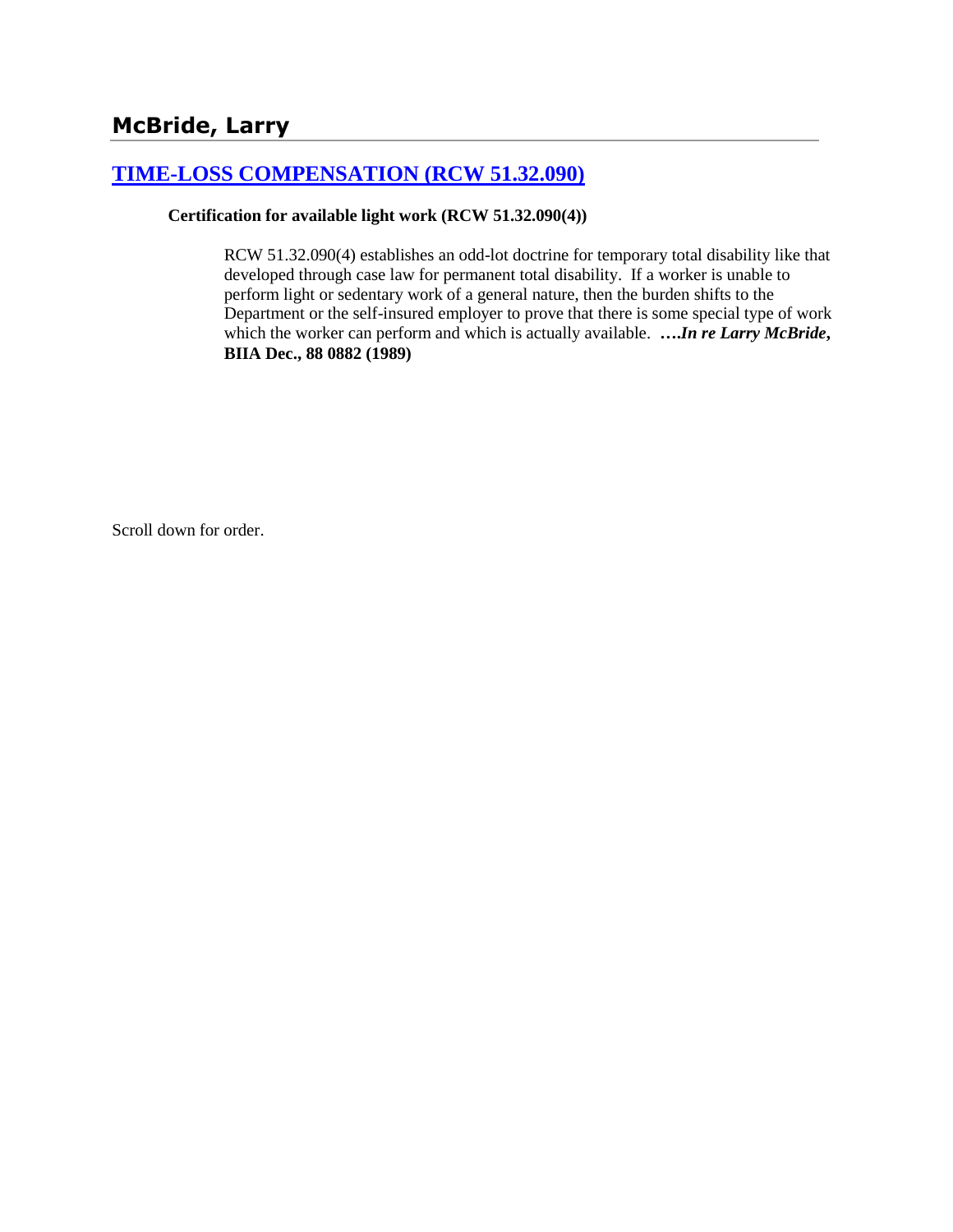#### **BEFORE THE BOARD OF INDUSTRIAL INSURANCE APPEALS STATE OF WASHINGTON**

**)**

**IN RE: LARRY W. MCBRIDE ) DOCKET NO. 88 0882**

**CLAIM NO. T-071867 ) DECISION AND ORDER**

APPEARANCES:

Claimant, Larry W. McBride, by The Association of Western Pulp and Paperworkers, per Gene N. Hain, Secretary/Treasurer

Self-Insured Employer, Grays Harbor Paper Company, by Hall and Keehn, Attorneys at Law, per Gary D. Keehn

Department of Labor and Industries, by The Attorney General, per Paul Triesch, Assistant

This is an appeal filed by the self-insured employer on March 1, 1988 from an order of the Department of Labor and Industries dated January 25, 1988 which affirmed a prior order of the Department dated December 24, 1987 which stated that time loss compensation on the claim was terminated by the self-insured employer on May 13, 1987, the claimant requested the Department to intercede, and review of further information disclosed the light duty job was not available for the claimant, and ordered the self-insured employer to pay the claimant time loss compensation from May 13, 1987 and to continue such payments until the claimant is released for work by his attending physician. **REVERSED AND REMANDED**.

## **DECISION**

Pursuant to RCW 51.52.104 and RCW 51.52.106, this matter is before the Board for review and decision on a timely Petition for Review filed by the Department of Labor and Industries and by the claimant to a Proposed Decision and Order issued on January 18, 1989 which found that the claimant was not a temporarily totally disabled worker within the meaning of RCW 51.32.090 between May 13, 1987 and January 25, 1988, and which reversed the Department order dated January 25, 1988, and remanded the claim to the Department "to take appropriate action".

The Board has reviewed the evidentiary rulings in the record of proceedings and finds that no prejudicial error was committed and said rulings are hereby affirmed.

The sole issue presented by this appeal is whether the claimant was temporarily totally disabled due to the industrial injury of August 21, 1986 and therefore entitled to time loss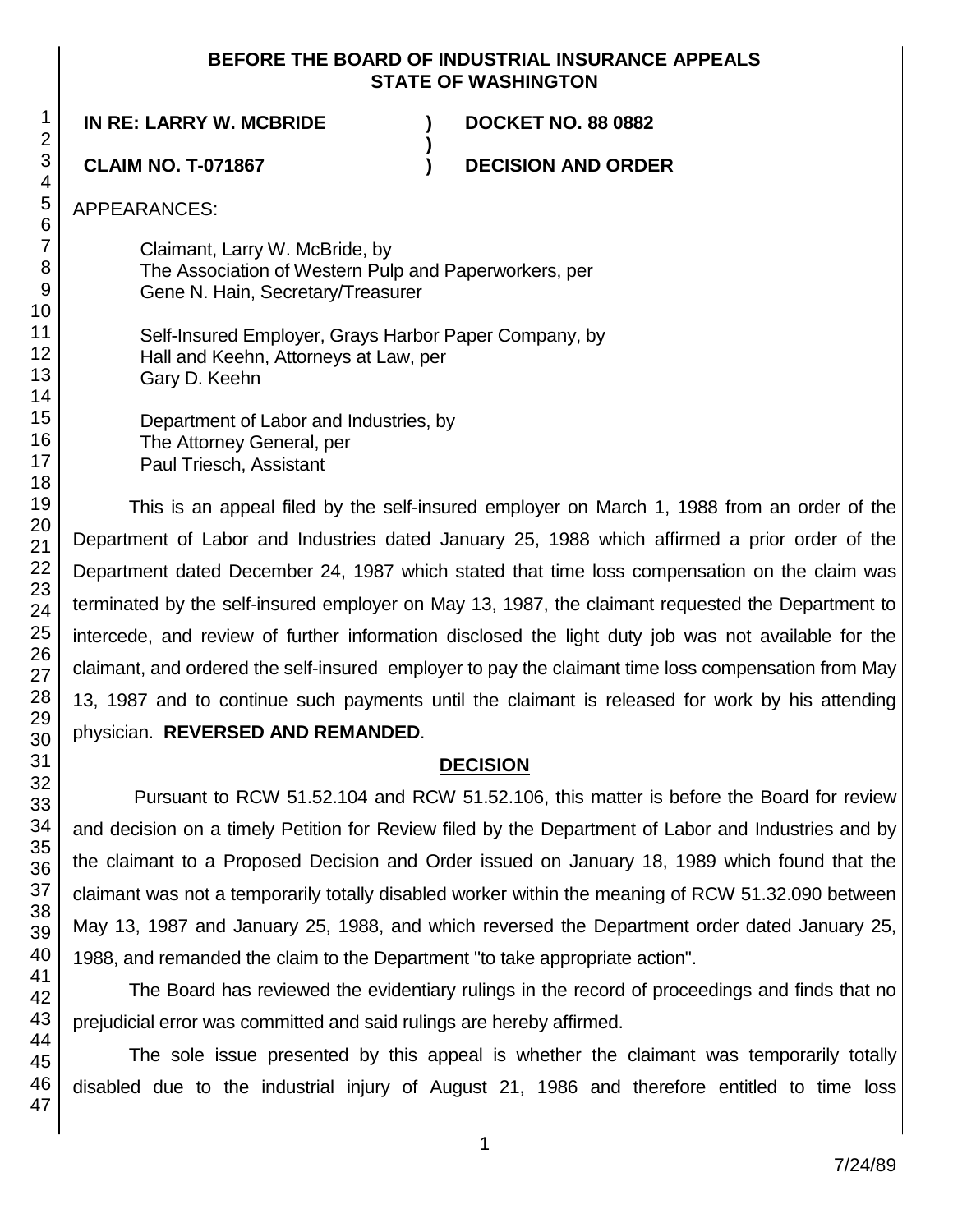compensation for the period from May 13, 1987 through January 25, 1988. On this issue, we agree with Finding of Fact No. 4 contained in the Proposed Decision and Order, which states:

> "Between May 13, 1987 and January 25, 1988, the residuals of the industrial injury of August 21, 1986 did not render the claimant incapable of performing reasonably continuous gainful employment during that time period."

Likewise, we agree with Conclusion of Law No. 2, which states: "Between May 13, 1987 and January 25, 1988, the claimant was not a temporarily totally disabled worker within the meaning of RCW 51.32.090." However, our Industrial Appeals Judge made this finding and conclusion because he believed that the claimant had been released to available light duty work by his attending physician, pursuant to RCW 51.32.090(4). We disagree with our Industrial Appeals Judge on that specific point, but we do find that the claimant was capable of regular employment on a reasonably continuous basis, without any restrictions insofar as residuals of the August 21, 1986 injury are concerned. He is, therefore, not entitled to time loss compensation.

The Proposed Decision and Order sufficiently sets forth much of the evidence presented related to the industrial injury, the findings and opinions of physicians who have examined the claimant, and information concerning an intervening motor vehicle accident in which the claimant was involved on May 1, 1987, shortly before the period of time for which the self-insured employer challenges the claimant's entitlement to time loss compensation.

The Proposed Decision and Order accurately quotes from a letter which the claimant's attending physician, Dr. Robert Mysliwiec, wrote to the Department of Labor and Industries on October 17, 1987. The letter indicated that Dr. Mysliwiec had, on May 6, 1987, approved a job analysis for the claimant to return to employment with "his previous employer as a cleanup worker, modified to light duty." Mysliwiec Dep. at 29. The letter further indicated that, due to the May 1, 1987 automobile accident, "Mr. McBride stated he was not available for that type of employment" and that the claimant was then "attributing his problems to the car accident". Mysliwiec Dep. at 29.

The record is devoid of any evidence that light duty work as a cleanup worker was in fact offered to the claimant. To the contrary, Jack Miller, who was head of the light duty work program for Grays Harbor Paper Company, testified that the claimant was never considered for the light duty work program. From his testimony it can also be inferred that even if the claimant had been considered, he likely would not have been eligible, due to the limited availability of such work at the company, the claimant's lower seniority status, and the fact that his attending physician had not limited the release to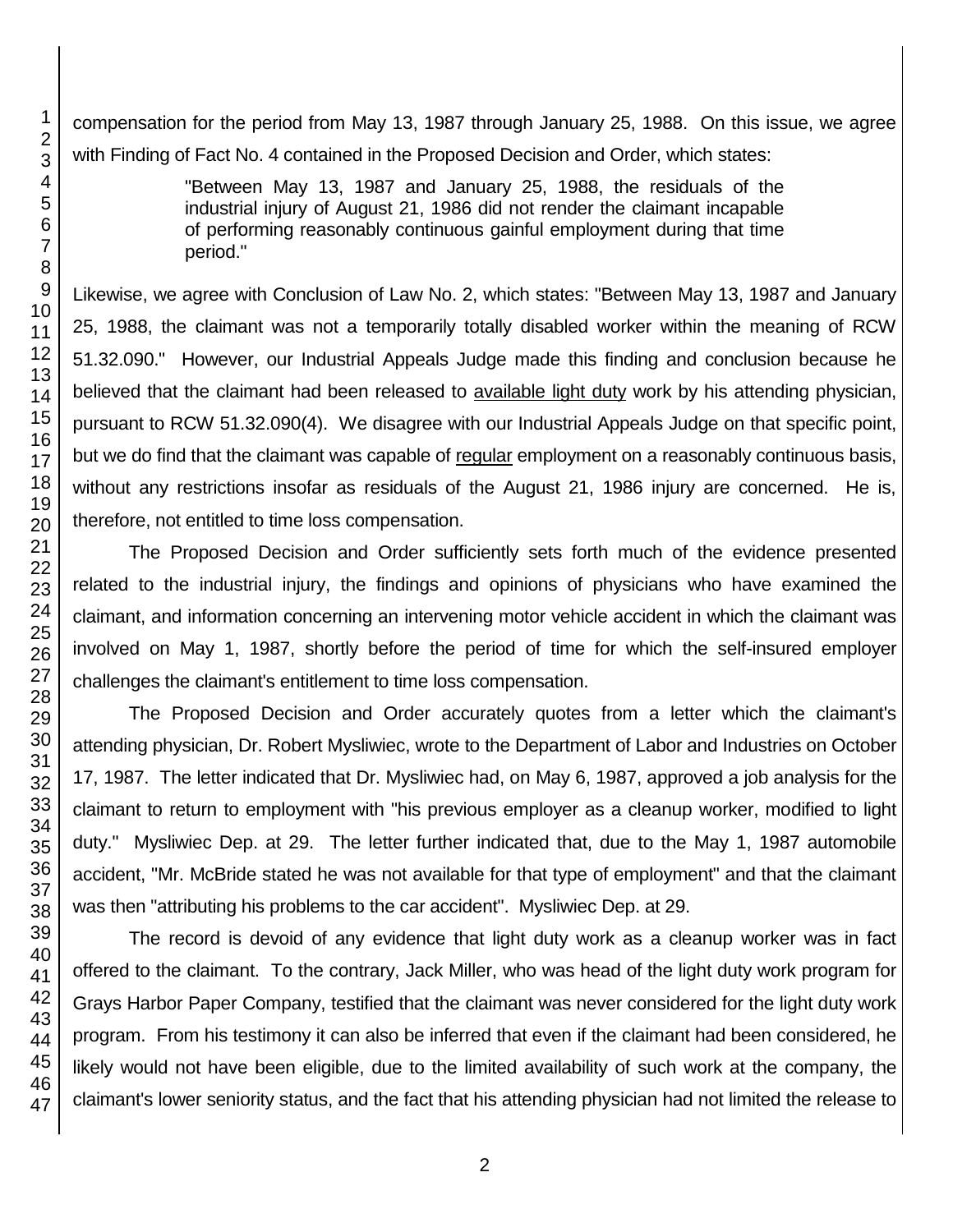light duty work to a four week period, with the expectation that the claimant would be able to return to regular work thereafter.

The statutory subsection relating to potential capacity of a claimant for light duty work, during a period of otherwise being entitled to compensation for temporary total disability, reads as follows:

> (4) Whenever an employer requests that a worker who is entitled to temporary total disability under this chapter be certified by a physician as able to perform available work other than his or her usual work, the employer shall furnish to the physician, with a copy to the worker, a statement describing the available work in terms that will enable the physician to relate the physical activities of the job to the worker's disability. The physician shall then determine whether the worker is physically able to perform the work described. If the worker is released by his or her physician for said work, and the work thereafter comes to an end before the worker's recovery is sufficient in the judgment of his or her physician to permit him or her to return to his or her usual job, or to perform other available work, the worker's temporary total disability payments shall be resumed. Should the available work described, once undertaken by the worker, impede his or her recovery to the extent that in the judgment of his or her physician, he or she should not continue to work, the worker's temporary total disability payments shall be resumed when the worker ceases such work.

Once the worker returns to work under the terms of this subsection, he or she shall not be assigned by the employer to work other than the available work described without the worker's written consent, or without prior review and approval by the worker's physician.

In the event of any dispute as to the worker's ability to perform the available work offered by the employer, the department shall make the final determination.

RCW 51.32.090(4) (Emphasis supplied). Laws of 1975, 1st Ex.Sess., ch. 235, § 1, p. 762.

By enacting subsection 4, the legislature essentially carved out an odd lot doctrine for temporary total disability, much like the odd lot doctrine already enunciated in case law for permanent total disability. Kuhnle v. Department of Labor & Indus., 12 Wn.2d 191, 120 P.2d 1003 (1942). In Kuhnle, the court stated:

> [I]f an accident leaves the workman in such a condition that he can no longer follow his previous occupation or any other similar occupation, and is fitted only to perform "odd jobs" or special work, not generally available, the burden is on the department to show that there is special work that he can in fact obtain.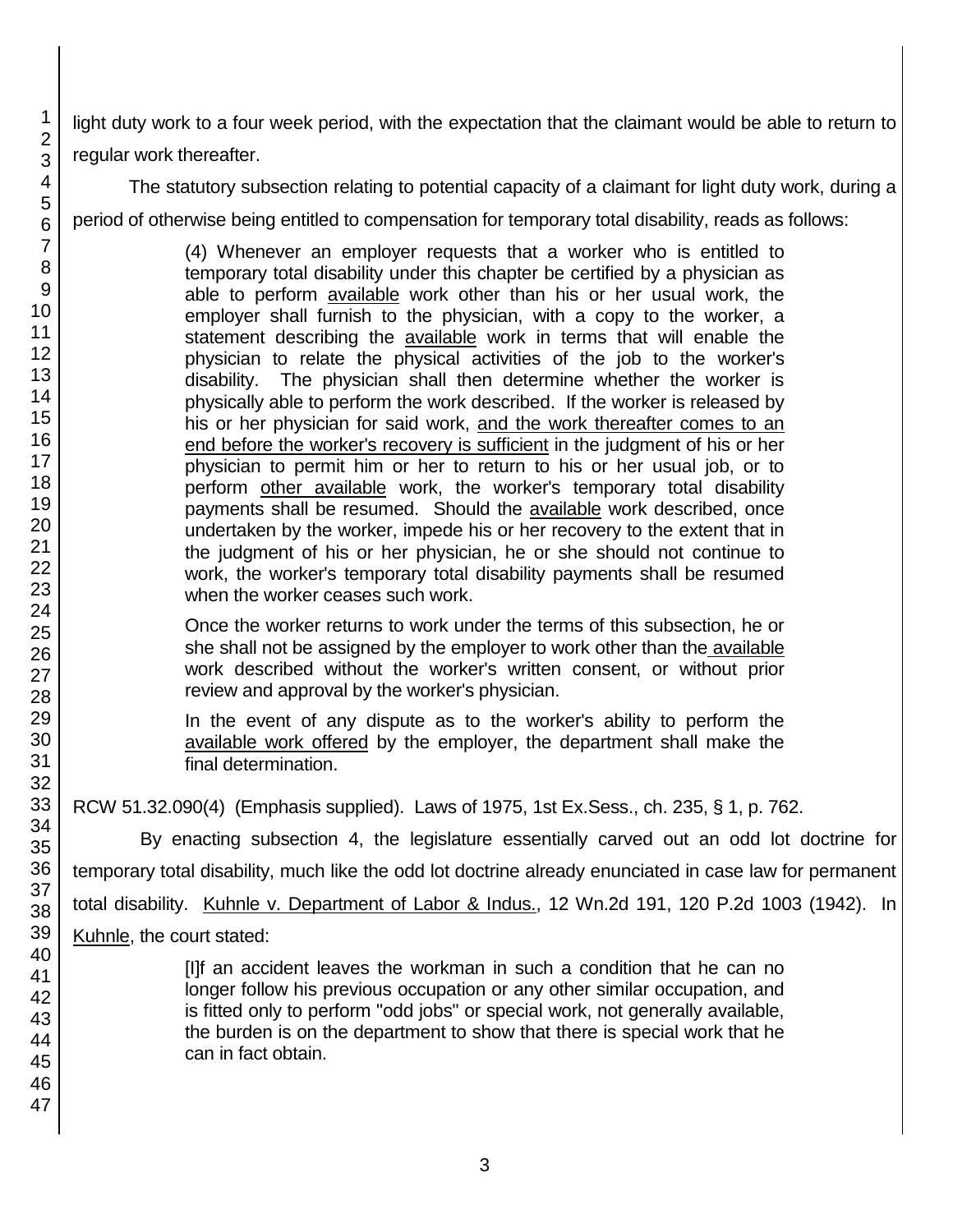Kuhnle, at 198-199. In Spring v. Department of Labor & Indus., 96 Wn.2d 914, 640 P.2d 1 (1982), the Supreme Court held that once a worker had proved an inability to do light or sedentary work of a general nature, the burden shifted to the employer "to prove that odd lot or special work of a nongeneral nature was available to" the claimant. Spring, at 919.

Subsection 4 of RCW 51.32.090 establishes quite similar requirements in the temporary total disability situation. If a claimant is "entitled to temporary total disability", i.e., unable to perform light or sedentary work of a general nature, then the burden shifts to the department or self-insured employer to prove that there is some special kind of work which the claimant can perform and which is actually available to him.

The light duty work subsection does not leave room for any other interpretation than that the light duty work for which a worker is certified by his physician must be actually available and offered to the worker by the employer, as a prerequisite to the termination of time loss compensation payments to an otherwise temporarily totally disabled claimant. We have, in the past, viewed this subsection as requiring strict adherence by the employer to its other terms prior to the employer or Department taking advantage of this subsection to terminate time loss compensation. See, e.g., In re Larry Washington, BIIA Dec. 65,450 (1984) (Alternative job must be offered within the worker's capabilities); In re O.C. Thompson, BIIA Dec. 60,203 (1983) (Attending physician certification required, forensic examiner's certification inadequate); and, In re Carol Rose, BIIA Dec. 49,894 (1978) (Work description provided the attending physician must be adequate for proper evaluation and release must be communicated to the worker.)

We are mindful of Division I's decision in Bayliner Marine Corp. vs. Perrigoue, 40 Wn. App. 110 (1985). In that case, a letter from the claimant's attending physician acknowledged a "possibility" that the claimant would be unable to do even light duty work, but encouraged a "trial" of light duty employment. The Court of Appeals found such a release was sufficient to meet the attending physician certification requirements of the light duty work subsection. However, we not understand the court in Bayliner to have taken a less strict view of the statutory requirements than we do. Rather, the court simply pointed out that such a release or certification for a "trial" of light duty work was consistent with the terms of the statute which provides that if the light duty work impedes recovery to the extent that the attending physician believes the work should not be continued, temporary total disability payments will be resumed. Such a holding in no way lessens the requirement that an employer adhere to each of the requirements of the light duty subsection.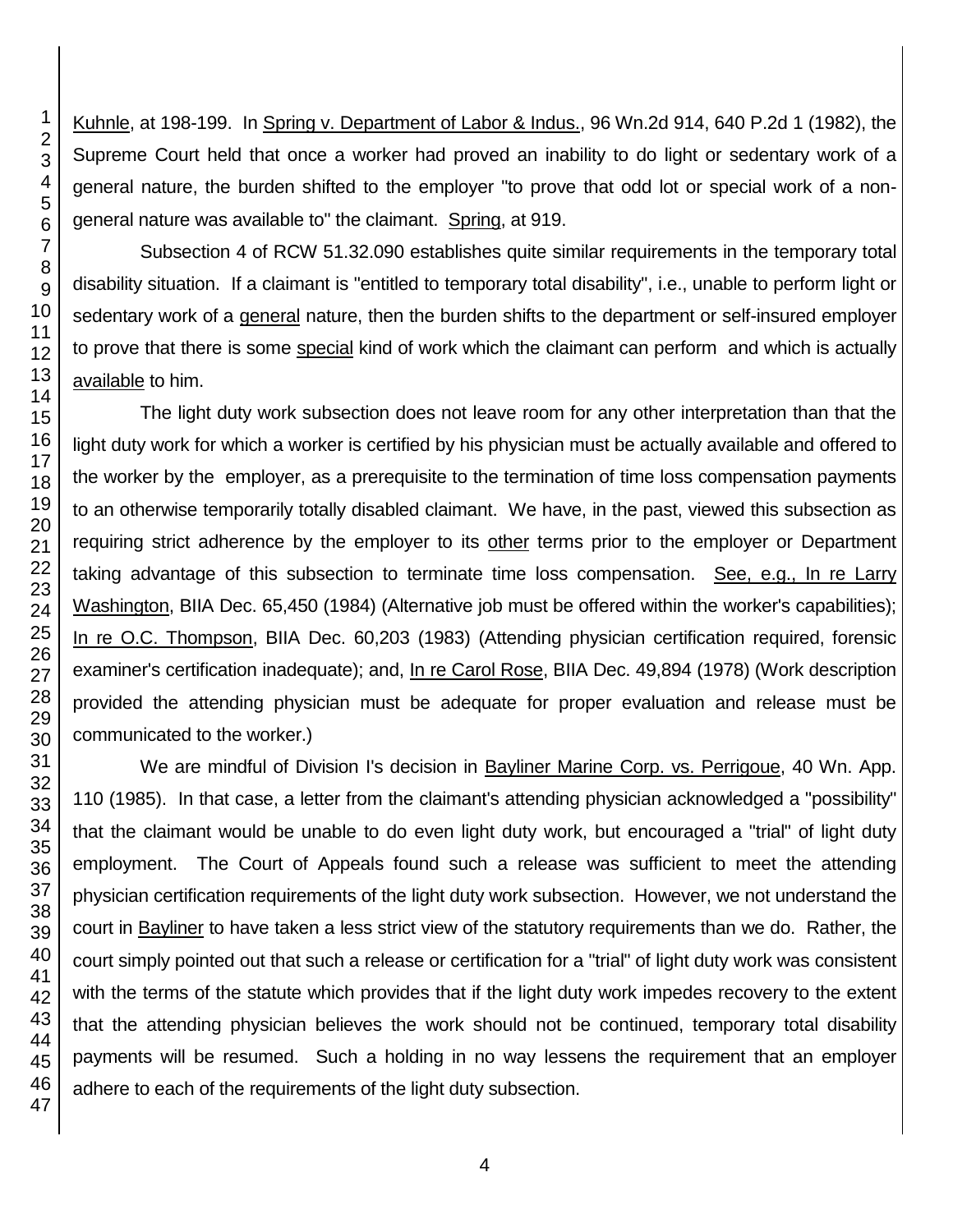In the present case, the light duty work apparently considered by the claimant's attending physician simply was not made available to the claimant per the requirements of RCW 51.32.090(4). Thus, the employer may not take advantage of this subsection in order to terminate time loss compensation. However, that does not end our inquiry in this case. For RCW 51.32.090(4) can only apply if the claimant is unable to perform light or sedentary work of a general nature.

In the present appeal, we find that the overwhelming preponderance of the evidence presented establishes that the claimant was not precluded from reasonably continuous regular employment between May 13, 1987 and January 25, 1988. He was, therefore, not entitled to time loss compensation benefits for this period.

The claimant was first seen by his attending physician, Robert Mysliwiec, D.O., in September, 1986. Dr. Mysliwiec diagnosed simply a mid-thoracic sprain/strain soft tissue injury from the industrial injury of August 21, 1986. Although the restrictions contained in the physical capacities evaluation which Dr. Mysliwiec completed might, at first look, seem to preclude the claimant from reasonably continuous gainful regular employment, Dr. Mysliwiec acknowledged that the physical capacities evaluation was in large part based upon subjective complaints which the claimant provided himself and upon what the claimant said he was able to do.

In our review of the medical testimony in this case, the only objective medical finding referenced anywhere was that of a spasm involving a ligament. Dr. Mysliwiec testified there had been no muscle damage, no nerve damage, only normal neurological and EMG examinations, normal x-rays, normal CT scans, and a pain pattern which was more diffuse than usual for this type of injury.

Dr. Mysliwiec also indicated that Mr. McBride had abnormal responses to injections which he would have expected to numb and eliminate pain, but which, according to the claimant, made the pain worse. He also indicated that the claimant generally exhibited an unusual type of pain behavior. We also note that during the hearing of November 23, 1988 Mr. McBride testified he had been using a cane regularly since approximately two weeks after his industrial injury of August 21, 1986. Nevertheless, Dr. Mysliwiec testified that he could not recall the claimant using a cane and had not recorded any objective finding to explain why the claimant would need to use a cane. Dr. Mysliwiec also testified regarding the contents of a letter which he authored which indicated that the claimant's prolonged course and persistent severity of symptoms were unexplainable, that there were no objective findings to elucidate his problems, that he had seen multiple doctors, and that there was objective inconsistency on examination. Further, very near the beginning of the period for which the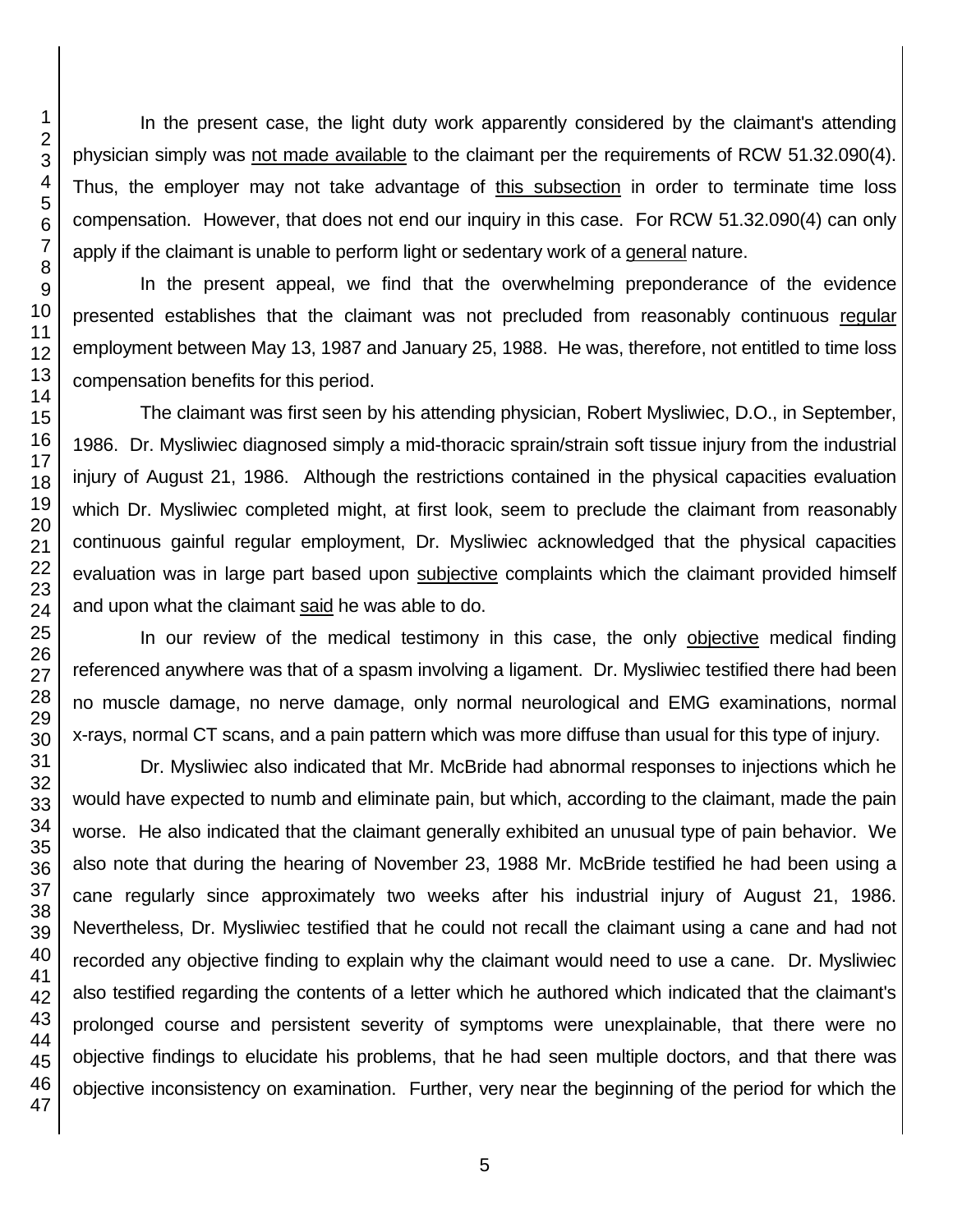tis industrial injury. As indicated in the Proposed Decision and Order, Dr. Chenault's assessment of the claimant's capabilities can be related back to early May, 1987 in that he stated his opinion that the claimant's condition related to the industrial injury had not materially worsened since the automobile accident May 1, 1987. We further note that Dr. Mysliwiec testified that his evaluation of December 21, 1987 was similar to his evaluation in May, 1987 and that throughout the entire period of May, 1987 to January, 1988, the claimant did not have a neurological deficit which would explain his alleged

In summary, our review of the evidence in this case does not disclose credible testimony which would support the imposition of any significant restrictions upon the claimant's capacity to engage in reasonably continuous gainful employment at regular work during the period of May 13, 1987 through January 25, 1988. To the contrary, the overwhelming preponderance of the evidence convinces us that the claimant did not suffer from any physical incapacities due to the industrial injury which would preclude his employment at regular work during this period. Our belief in this regard is further supported by the testimony of John Berg, a vocational rehabilitation counselor registered with the Department of Labor and Industries, who testified that considering the claimant's transferable skills, along with either Dr. Mysliwiec's, Dr. Chenault's or Dr. Morrow's physical capacities evaluations, the claimant was capable of reasonably continuous gainful employment.

employer challenges the claimant's eligibility for time loss compensation, the claimant informed Dr. Mysliwiec that he himself attributed his problems to a May 1, 1987 motor vehicle accident rather than

Dr. Charles Morrow, an orthopedic surgeon certified in his specialty, examined the claimant on August 27, 1987, and Dr. Price Chenault, also an orthopedic surgeon, examined the claimant on September 22, 1987. Neither of these specialists could find any objective reasons for the claimant's unusual reports of diffuse pain up and down the spine and into his extremities. Each also reported what were considered to be inconsistent findings on supine and seated straight leg raising testing, as well as responses to sensation testing which were not anatomically consistent. Dr. Morrow testified that a differential diagnosis for the claimant should include a consideration of malingering. He could not find an objective basis upon which to place any restrictions upon the claimant's ability to engage in regular and continuous gainful employment. Dr. Chenault testified he would not place any restrictions on the claimant other than from deconditioning, and felt that it was very difficult to do a meaningful physical capacities evaluation on the claimant because of his abnormal pain behavior.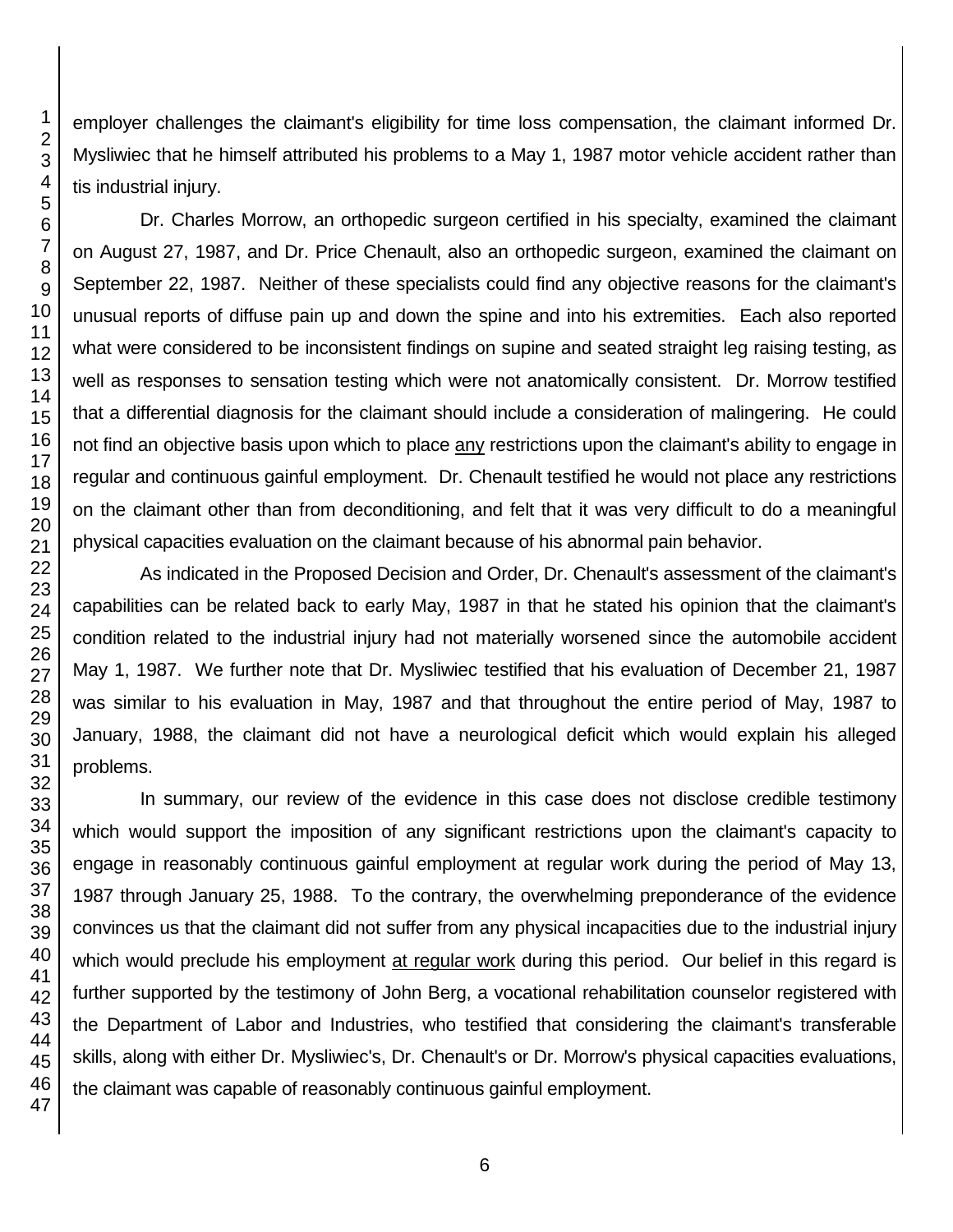The claimant was not, then, a temporarily totally disabled worker within the meaning of RCW 51.32.090 during the period May 13, 1987 through January 25, 1988, and was not entitled to time loss compensation. In so deciding, we make the following Findings of Fact and Conclusions of Law:

## **FINDINGS OF FACT**

- 1. On September 15, 1986, the claimant filed an accident report with the Department of Labor and Industries alleging the occurrence of an industrial injury on August 21, 1986 while in the course of his employment with Grays Harbor Paper Company. On October 23, 1987 the Department issued an order allowing the claim. On December 24, 1987, the Department issued an order stating that time loss compensation was terminated on May 13, 1987, and ordering the self-insured employer to pay time loss compensation to the claimant from May 13, 1987 and to continue providing such compensation until the claimant was released for work by his attending physician. On January 12, 1988, the employer filed a protest and request for reconsideration. On January 25, 1988 the Department issued an order affirming the order of December 24, 1987. On March 1, 1988, the employer filed a notice of appeal with the Board of Industrial Insurance Appeals. On March 9, 1988, the Board issued an order granting the appeal.
- 2. On August 21, 1986, the claimant was injured in the course of his employment while he was lifting boxes from the floor up over his head and onto pallets, which precipitated an onset of pain in his lower and middle back.
- 3. As a result of this injury, the claimant sustained a mid-thoracic strain/sprain soft tissue injury.
- 4. On May 6, 1987, the claimant's attending physician certified the claimant as being able to perform the work described in a light duty job analysis submitted to the attending physician by the employer. However, the light duty work described in the job analysis was not made available to the claimant by the employer.
- 5. Between May 13, 1987 and January 25, 1988, the claimant, due to the industrial injury of August 21, 1986, did not suffer from any significant physical restrictions which would preclude him from performing reasonably continuous gainful employment in the regular, general labor market.

## **CONCLUSIONS OF LAW**

- 1. The Board of Industrial Insurance Appeals has jurisdiction over the parties and the subject matter to this appeal.
- 2. During the period May 13, 1987 through January 25, 1988, the claimant was not a temporarily totally disabled worker within the meaning of RCW 51.32.090, even though the specific provisions of RCW 51.32.090(4)